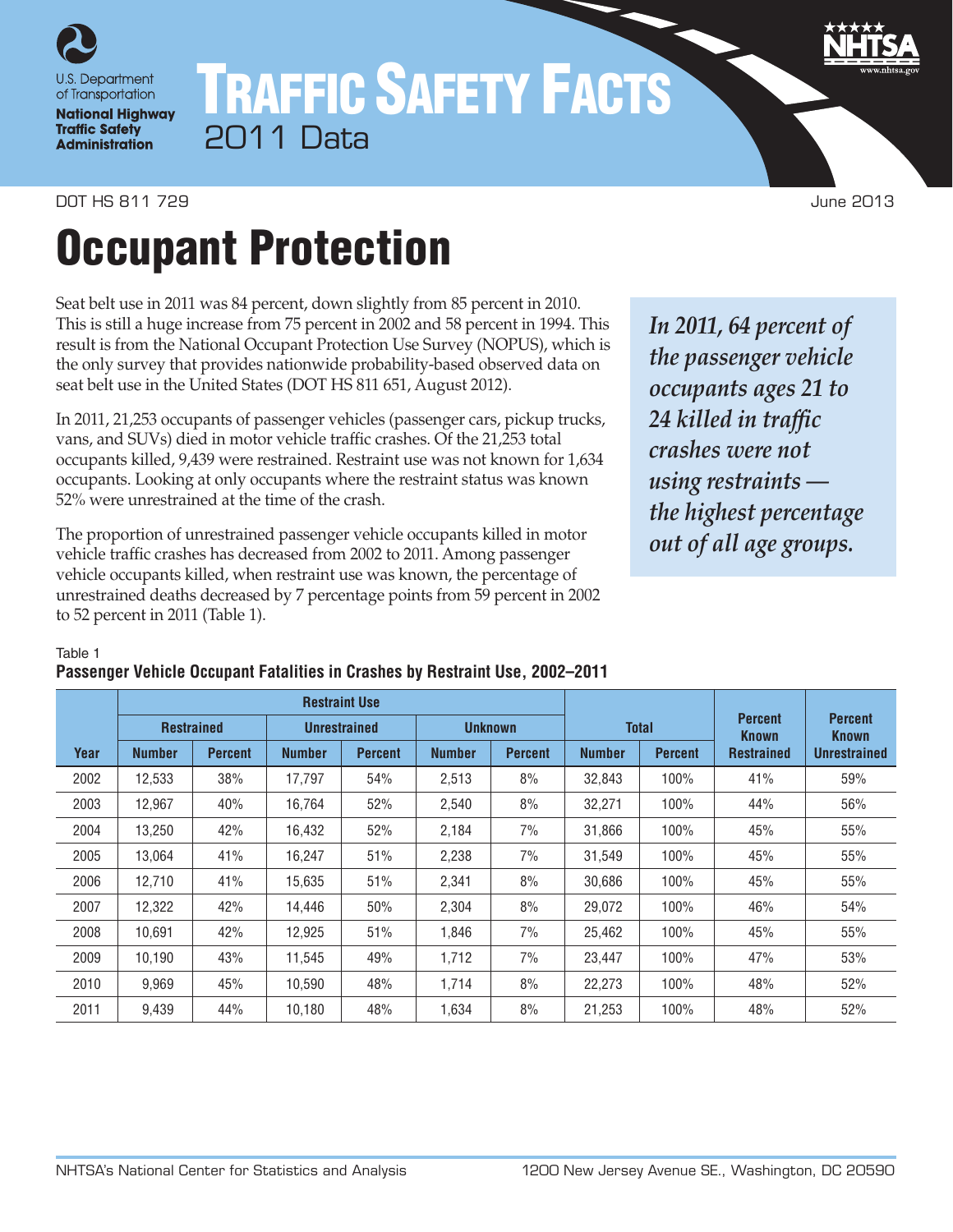## **Age, Gender, Seating Position, and Restraint Use**

Among passenger vehicle occupant fatalities where restraint use was known, the age group 21 to 24 had the highest percentage of unrestrained occupants killed: 2,172 fatalities, of which 1,385 (64%) were unrestrained. The second highest percentage of unrestrained passenger vehicle occupant fatalities was 63 percent among the 25- to 34-year-olds (Table 2).

|                    | <b>Restrained</b> |                 | <b>Unrestrained</b>             |                 |                         | <b>Unknown</b>          |                 | <b>Total</b>   | <b>Percent</b><br><b>Known</b> | <b>Percent</b><br><b>Known</b> |  |
|--------------------|-------------------|-----------------|---------------------------------|-----------------|-------------------------|-------------------------|-----------------|----------------|--------------------------------|--------------------------------|--|
|                    | <b>Number</b>     | <b>Percent</b>  | <b>Number</b><br><b>Percent</b> |                 | <b>Number</b>           | <b>Percent</b>          | <b>Number</b>   | <b>Percent</b> | <b>Restrained</b>              | <b>Unrestrained</b>            |  |
|                    |                   |                 |                                 |                 | Age (Years)             |                         |                 |                |                                |                                |  |
| $\leq$ 4           | 142               | 66              | 59                              | $\overline{27}$ | 15                      | 7                       | 216             | 100            | 71                             | 29                             |  |
| $4 - 7$            | $\overline{121}$  | 62              | $\overline{61}$                 | $\overline{31}$ | $\overline{12}$         | $\overline{6}$          | 194             | 100            | 66                             | $\overline{34}$                |  |
| $8 - 12$           | 124               | $\overline{50}$ | 102                             | $\overline{41}$ | $\overline{20}$         | $\overline{8}$          | 246             | 100            | $\overline{55}$                | $\overline{45}$                |  |
| $13 - 15$          | $\overline{87}$   | $\overline{33}$ | 159                             | 60              | $\overline{17}$         | $\overline{6}$          | 263             | 100            | $\overline{35}$                | 65                             |  |
| $16 - 20$          | 1,028             | $\overline{37}$ | 1,536                           | $\overline{55}$ | 233                     | $\overline{8}$          | 2,797           | 100            | $\overline{40}$                | 60                             |  |
| $21 - 24$          | 787               | $\overline{33}$ | 1,385                           | $\overline{58}$ | 214                     | $\overline{9}$          | 2,386           | 100            | $\overline{36}$                | 64                             |  |
| $25 - 34$          | 1,247             | $\overline{34}$ | 2,159                           | $\overline{58}$ | 291                     | $\overline{8}$          | 3,697           | 100            | $\overline{37}$                | 63                             |  |
| $35 - 44$          | 993               | $\overline{39}$ | 1,372                           | $\overline{53}$ | $\overline{202}$        | $\overline{8}$          | 2,567           | 100            | $\overline{42}$                | $\overline{58}$                |  |
| $45 - 54$          | 1,147             | $\overline{42}$ | 1,359                           | 50              | 195                     | $\overline{7}$          | 2,701           | 100            | 46                             | 54                             |  |
| $55 - 64$          | 1,164             | $\overline{53}$ | 876                             | 40              | 148                     | 7                       | 2,188           | 100            | $\overline{57}$                | $\overline{43}$                |  |
| $65 - 74$          | 1,041             | 60              | 559                             | $\overline{32}$ | 122                     | $\overline{7}$          | 1,722           | 100            | 65                             | $\overline{35}$                |  |
| $75+$              | 1,548             | 69              | 543                             | $\overline{24}$ | 157                     | $\overline{7}$          | 2,248           | 100            | $\overline{74}$                | $\overline{26}$                |  |
| Unknown            | 10                | $\overline{36}$ | $\overline{10}$                 | $\overline{36}$ | $\overline{8}$          | $\overline{29}$         | $\overline{28}$ | 100            | $\overline{50}$                | $\overline{50}$                |  |
| <b>Total</b>       | 9,439             | $\overline{44}$ | 10,180                          | $\overline{48}$ | 1,634                   | $\overline{\mathbf{8}}$ | 21,253          | 100            | 48                             | $\overline{52}$                |  |
|                    |                   |                 |                                 |                 | <b>Gender</b>           |                         |                 |                |                                |                                |  |
| <b>Male</b>        | 5,484             | 40              | 7,188                           | $\overline{52}$ | 1,139                   | $\overline{8}$          | 13,811          | 100            | $\overline{43}$                | $\overline{57}$                |  |
| Female             | 3,954             | $\overline{53}$ | 2,989                           | $\overline{40}$ | 492                     | $\overline{7}$          | 7,435           | 100            | $\overline{57}$                | $\overline{43}$                |  |
| <b>Unknown</b>     |                   | $\overline{14}$ | $\overline{3}$                  | $\overline{43}$ | $\overline{3}$          | $\overline{43}$         |                 | 100            | $\overline{25}$                | $\overline{75}$                |  |
| <b>Total</b>       | 9,439             | $\overline{44}$ | 10,180                          | 48              | 1,634                   | $\overline{\mathbf{8}}$ | 21,253          | 100            | 48                             | $\overline{52}$                |  |
|                    |                   |                 |                                 |                 | <b>Seating Position</b> |                         |                 |                |                                |                                |  |
| <b>Front Seat</b>  |                   |                 |                                 |                 |                         |                         |                 |                |                                |                                |  |
| Left               | 7,000             | 45              | 7,309                           | 47              | 1,145                   | 7                       | 15,454          | 100            | 49                             | $\overline{51}$                |  |
| Middle             | 11                | $\overline{21}$ | $\overline{33}$                 | 63              | 8                       | 15                      | $\overline{52}$ | 100            | $\overline{25}$                | $\overline{75}$                |  |
| Right              | 1,757             | $\overline{50}$ | 1,526                           | 43              | 252                     | $\overline{7}$          | 3,535           | 100            | $\overline{54}$                | $\overline{46}$                |  |
| Other/Unknown      | 0                 | $\bf{0}$        | 7                               | 64              | 4                       | $\overline{36}$         | 11              | 100            | $\overline{0}$                 | 100                            |  |
| <b>Total</b>       | 8,768             | $\overline{46}$ | 8,875                           | 47              | 1,409                   | $\overline{7}$          | 19,052          | 100            | $\overline{50}$                | 50                             |  |
| <b>Second Seat</b> |                   |                 |                                 |                 |                         |                         |                 |                |                                |                                |  |
| Left               | 257               | $\overline{38}$ | 353                             | 52              | 64                      | $\overline{9}$          | 674             | 100            | $\overline{42}$                | $\overline{58}$                |  |
| Middle             | $\overline{70}$   | $\overline{30}$ | 146                             | 63              | $\overline{17}$         | $\overline{7}$          | 233             | 100            | $\overline{32}$                | 68                             |  |
| Right              | 300               | $\overline{36}$ | 458                             | $\overline{56}$ | 67                      | 8                       | 825             | 100            | 40                             | 60                             |  |
| Other/Unknown      | 3                 | $\overline{11}$ | $\overline{20}$                 | $\overline{74}$ | 4                       | 15                      | $\overline{27}$ | 100            | $\overline{13}$                | $\overline{87}$                |  |
| <b>Total</b>       | 630               | $\overline{36}$ | 977                             | $\overline{56}$ | 152                     | $\boldsymbol{9}$        | 1,759           | 100            | 39                             | 61                             |  |
| Other              | $\overline{28}$   | $\overline{11}$ | 212                             | 80              | $\overline{25}$         | $\overline{9}$          | 265             | 100            | $\overline{12}$                | 88                             |  |
| <b>Unknown</b>     | $\overline{13}$   | 7               | $\overline{116}$                | 66              | $\overline{48}$         | $\overline{27}$         | 177             | 100            | $\overline{10}$                | $\overline{90}$                |  |
| <b>Total</b>       | 9,439             | $\overline{44}$ | 10,180                          | $\overline{48}$ | 1,634                   | $\overline{\mathbf{8}}$ | 21,253          | 100            | $\overline{48}$                | $\overline{52}$                |  |

Table 2 **Passenger Vehicle Occupants Killed, by Age, Gender, Seating Position, and Restraint Use, 2011**

In 2011, there were a total of 216 passenger vehicle occupant fatalities among children under age 4. Among the 201 fatalities in this age group for which restraint use was known, 59 (29%) were unrestrained. In the age group of 4 to 7, there were a total of 194 fatalities. Among the 182 fatalities in this age group for which restraint use was known, 61 (34%) were unrestrained.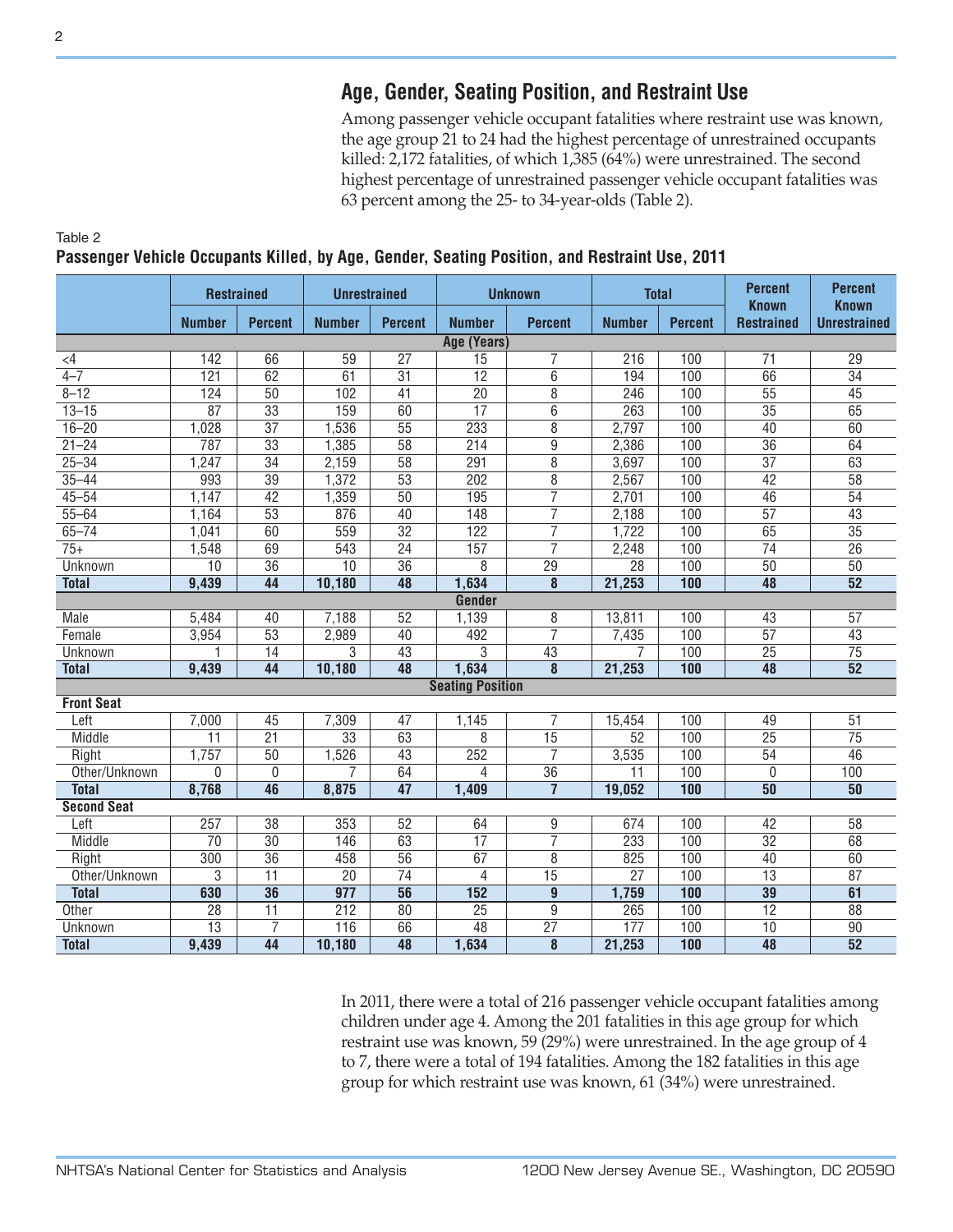Among males, there were a total of 13,811 passenger vehicle occupant fatalities. Of the 12,672 fatalities among males for which restraint use was known, 7,188 (57%) were unrestrained. Of the 7,435 fatalities among females, restraint use was known for 6,943, of which 2,989 (43%) were unrestrained.

The proportion of unrestrained passenger vehicle occupants who were seated in the front seat was 50 percent. The proportion of unrestrained passengers was higher (61%) for second row seats.

## **Vehicle Type and Restraint Use**

A total of 15,450 passenger vehicle drivers were killed in traffic crashes in 2011. Among the 14,304 driver fatalities for which restraint use was known, 51 percent (7,308) were unrestrained. Furthermore, 64 percent (1,995) of the drivers of pickup trucks killed were unrestrained, compared to 57 percent (1,399) for SUVs, 43 percent (285) for vans, and 45 percent (3,618) for passenger cars (Table 3).

*Seat belts, when used, reduce the risk of fatal injury to front-seat passenger car occupants by 45 percent and lighttruck occupants by 60 percent.*

Table 3

### **Drivers and Passengers Killed, by Passenger Vehicle Type and Restraint Use, 2011**

| <b>Type of</b>                | <b>Restraint Used</b> |                | <b>Restraint Not Used</b> |                |                          | <b>Restraint Use Unknown</b> | <b>Total</b>  |                | <b>Percent</b><br>"Known" | <b>Percent</b><br>"Known" |
|-------------------------------|-----------------------|----------------|---------------------------|----------------|--------------------------|------------------------------|---------------|----------------|---------------------------|---------------------------|
| <b>Passenger Vehicle</b>      | <b>Number</b>         | <b>Percent</b> | <b>Number</b>             | <b>Percent</b> | <b>Number</b>            | <b>Percent</b>               | <b>Number</b> | <b>Percent</b> | <b>Restrained</b>         | <b>Unrestrained</b>       |
|                               |                       |                |                           |                |                          |                              |               |                |                           |                           |
| Passenger Cars                | 4,429                 | 51             | 3,618                     | 41             | 675                      | 8                            | 8,722         | 100            | 55                        | 45                        |
| Pickup Trucks                 | 1.124                 | 34             | 1.995                     | 60             | 226                      | $\overline{7}$               | 3,345         | 100            | 36                        | 64                        |
| <b>Sport Utility Vehicles</b> | 1,068                 | 40             | 1.399                     | 53             | 183                      | 7                            | 2,650         | 100            | 43                        | 57                        |
| Vans                          | 374                   | 52             | 285                       | 40             | 61                       | 8                            | 720           | 100            | 57                        | 43                        |
| Other Light Trucks            |                       | 8              | 11                        | 85             |                          | 8                            | 13            | 100            | 8                         | 92                        |
| <b>Total</b>                  | 6,996                 | 45             | 7,308                     | 47             | 1,146                    | $\overline{7}$               | 15,450        | 100            | 49                        | 51                        |
|                               |                       |                |                           |                | <b>Passengers Killed</b> |                              |               |                |                           |                           |
| Passenger Cars                | 1,575                 | 48             | 1,396                     | 43             | 288                      | 9                            | 3,259         | 100            | 53                        | 47                        |
| Pickup Trucks                 | 273                   | 30             | 574                       | 63             | 64                       | 7                            | 911           | 100            | 32                        | 68                        |
| <b>Sport Utility Vehicles</b> | 427                   | 35             | 692                       | 57             | 102                      | 8                            | 1,221         | 100            | 38                        | 62                        |
| Vans                          | 166                   | 41             | 208                       | 51             | 34                       | 8                            | 408           | 100            | 44                        | 56                        |
| Other Light Trucks            | $\overline{2}$        | 50             | $\overline{2}$            | 50             | $\mathbf{0}$             | 0                            | 4             | 100            | 50                        | 50                        |
| <b>Total</b>                  | 2,443                 | 42             | 2,872                     | 49             | 488                      | 8                            | 5,803         | 100            | 46                        | 54                        |

A total of 5,803 passengers were killed in passenger vehicles in 2011. Among the 5,315 passenger fatalities for which restraint use was known, 54 percent (2,872) were unrestrained. Furthermore, among the passenger fatalities 68 percent of the passengers in pickup trucks were unrestrained, compared to 62 percent for SUVs, 56 percent for vans, and 47 percent for passenger cars.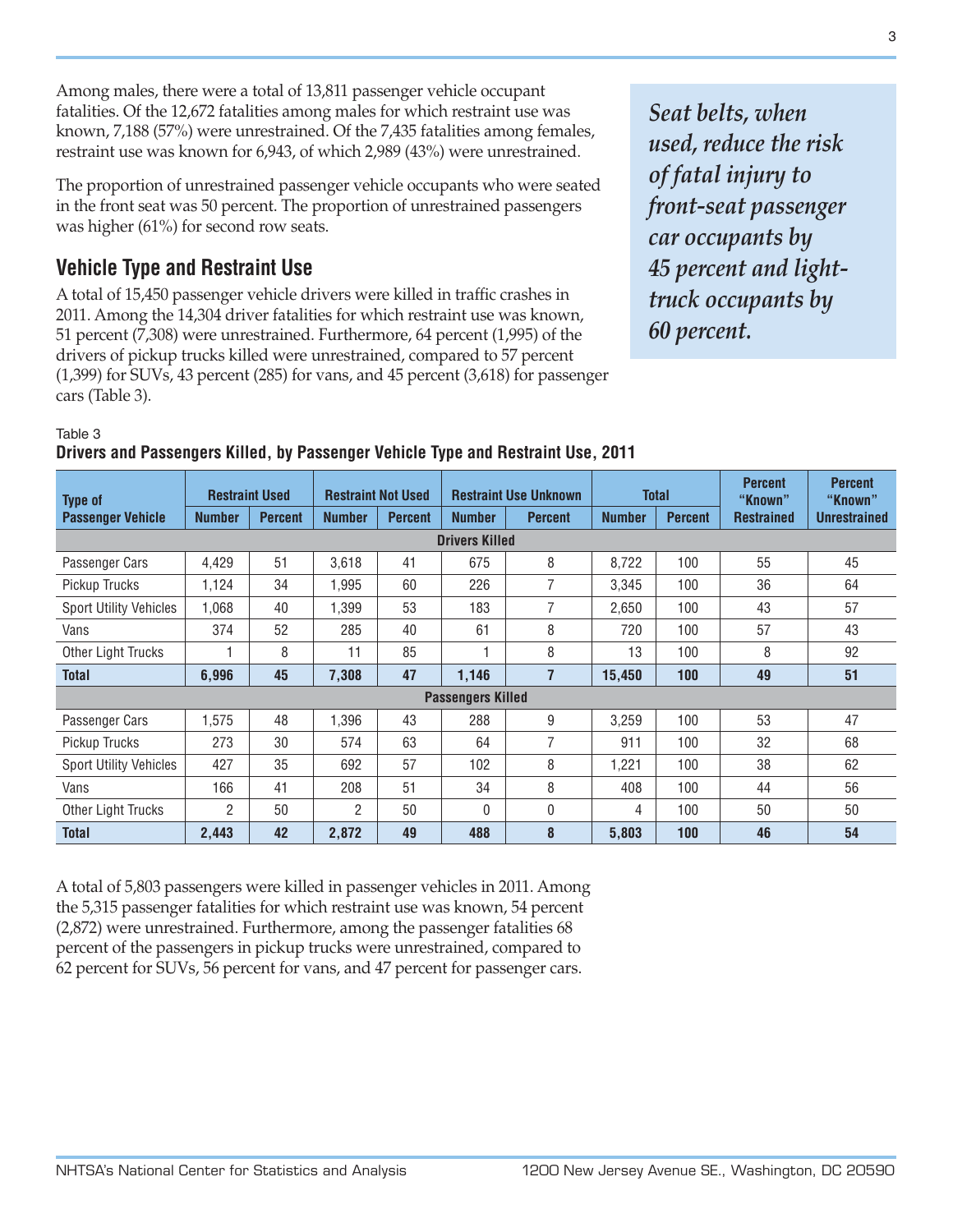*In 2011, seat belts saved an estimated 11,949 lives among passenger vehicle occupants age 5 and older.*

*From 1975 through 2011, an estimated 9,874 lives were saved by child restraints.*

## **Seat Belt Use and Benefits**

Research has found that lap/shoulder seat belts, when used, reduce the risk of fatal injury to front-seat passenger car occupants by 45 percent and the risk of moderate- to-critical injury by 50 percent. For light-truck occupants, seat belts reduce the risk of fatal injury by 60 percent and moderate-to-critical injury by 65 percent.

Ejection from the vehicle is one of the most injurious events that can happen to a person in a crash. In fatal crashes in 2011, 77 percent of passenger vehicle occupants who were totally ejected from the vehicle were killed. Seat belts are effective in preventing total ejections; only 1 percent of the occupants reported to have been using restraints were totally ejected, compared with 31 percent of the unrestrained occupants.

## **Lives Saved by Seat Belts**

Among passenger vehicle occupants age 5 and older, seat belts saved an estimated 11,949 lives in 2011. If all passenger vehicle occupants age 5 and older had worn seat belts, 15,333 lives (that is, an additional 3,384) could have been saved in 2011 (Table 4).

## **Child Restraint Use and Benefits**

Research on the effectiveness of child safety seats has found them to reduce the risk of fatal injury by 71 percent for infants (younger than 1 year old) and by 54 percent for toddlers (1 to 4 years old) in passenger cars. For infants and toddlers in light trucks, the corresponding reductions are 58 percent and 59 percent, respectively.

## **Lives Saved by Child Safety Seats**

Among children under age 5, an estimated 263 lives were saved in 2011 by restraint use. Of these 263 lives saved, 245 were associated with the use of child safety seats and 18 with the use of adult seat belts.

At 100-percent child safety seat use for children under age 5, an estimated 314 (that is, an additional 51) lives could have been saved in 2011.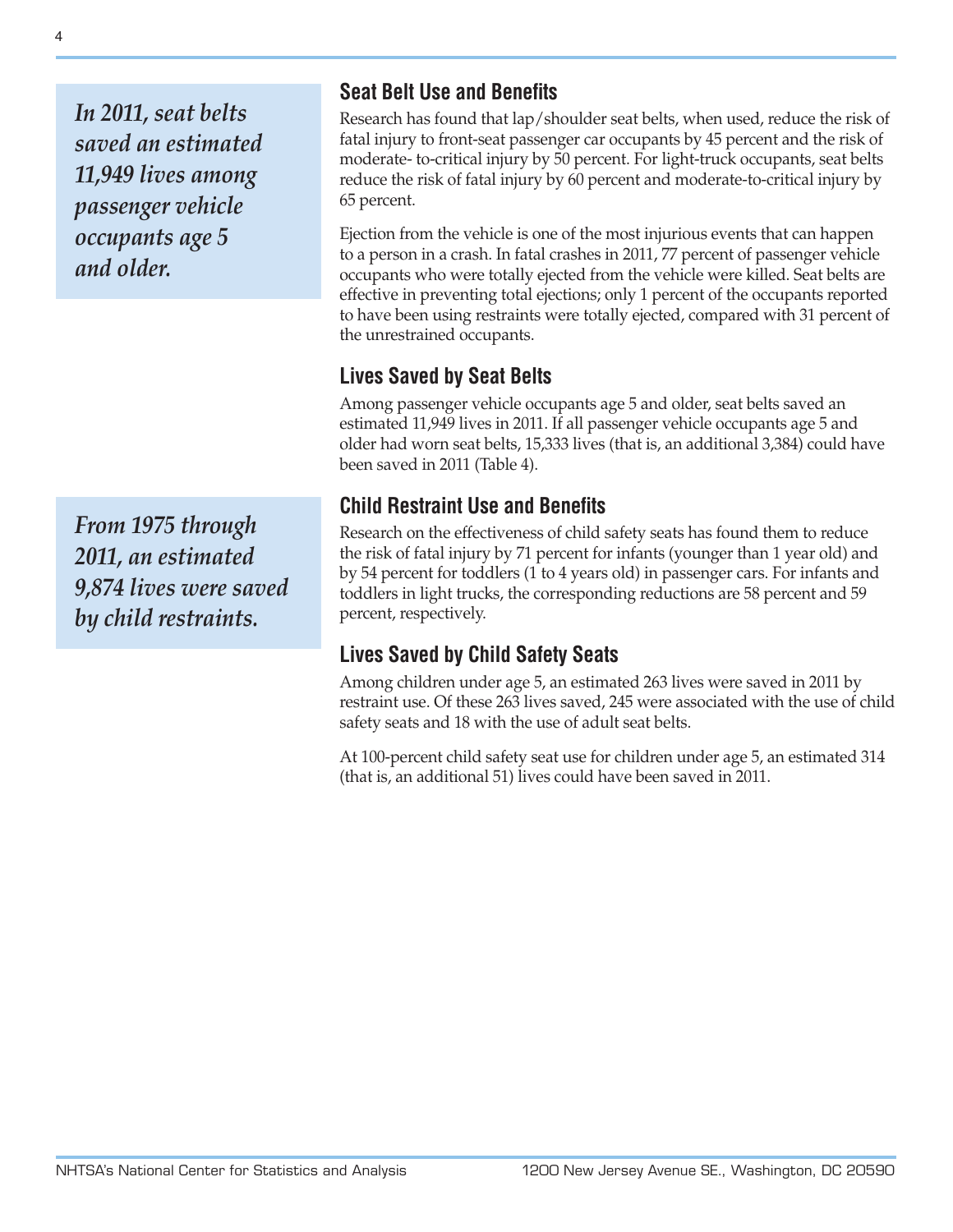5

**Frontal Air Bag Use and Benefits**

Frontal air bags, combined with lap/shoulder belts, offer effective safety protection for passenger vehicle occupants. NHTSA analyses indicate a fatality-reducing effectiveness for frontal air bags of 14 percent when no seat belt was used and 11 percent when a seat belt was used in conjunction with frontal air bags.

It is estimated that as of 2011, 194 million air-bag-equipped passenger vehicles were on the road, including 187 million with dual air bags. Air bags are supplemental protection and are not designed to deploy in all crashes. Most are designed to inflate in a moderate-to-severe frontal crash.

Some crashes at lower speeds may result in injuries, but generally not the serious injuries that air bags are designed to prevent. Lap/shoulder belts should always be used, even in vehicles with air bags.

*Children in rear-facing child safety seats should not be placed in the front seat of vehicles equipped with passenger-side air bags. The impact of a deploying air bag striking a rear-facing child safety seat could result in serious injury to the child.*

## **Lives Saved by Frontal Air Bags**

In 2011, an estimated 2,204 lives were saved by frontal air bags. From 1987 to 2011, a total of 34,757 lives were saved (Table 4).

#### Table 4

#### **Estimated Number of Lives Saved by Restraint Systems, 1975–2011**

| <b>Restraint</b><br><b>Type</b> | 1975-01  | 2002   | 2003   | 2004   | 2005   | 2006   | 2007   | 2008   | 2009   | 2010   | 2011   | <b>Total</b> |
|---------------------------------|----------|--------|--------|--------|--------|--------|--------|--------|--------|--------|--------|--------------|
| <b>Seat Belts</b>               | 150,589  | 14.264 | 15.095 | 15.548 | 15,688 | 15,458 | 15.223 | 13.312 | 12,763 | 12,582 | 11.949 | 292,471      |
| Child<br>Restraints             | 6.191    | 383    | 447    | 455    | 424    | 427    | 388    | 286    | 307    | 303    | 263    | 9,874        |
| Frontal<br>Air Bags             | $9,415*$ | 2,324  | 2,519  | 2.660  | 2,752  | 2,824  | 2,800  | 2,557  | 2,387  | 2,315  | 2,204  | 34,757       |

\*Note: Total from 1987–2001. Frontal air bags did not exist prior to 1987.

Seat belt use rates in the States, the District of Columbia, and Puerto Rico in 2011 are shown in the last column in Table 5. The results were obtained by observing traffic on roads at selected sites. For more information on seat belt use rates, see the Crash\*Stat titled Seat Belt Use in 2011—Use Rates in the States and Territories (DOT HS 811 651).

*Between 1987 and 2011, 34,757 lives were saved by frontal air bags.*

*Frontal air bags, combined with lap/ shoulder belts, offer effective safety protection for passenger vehicle occupants.*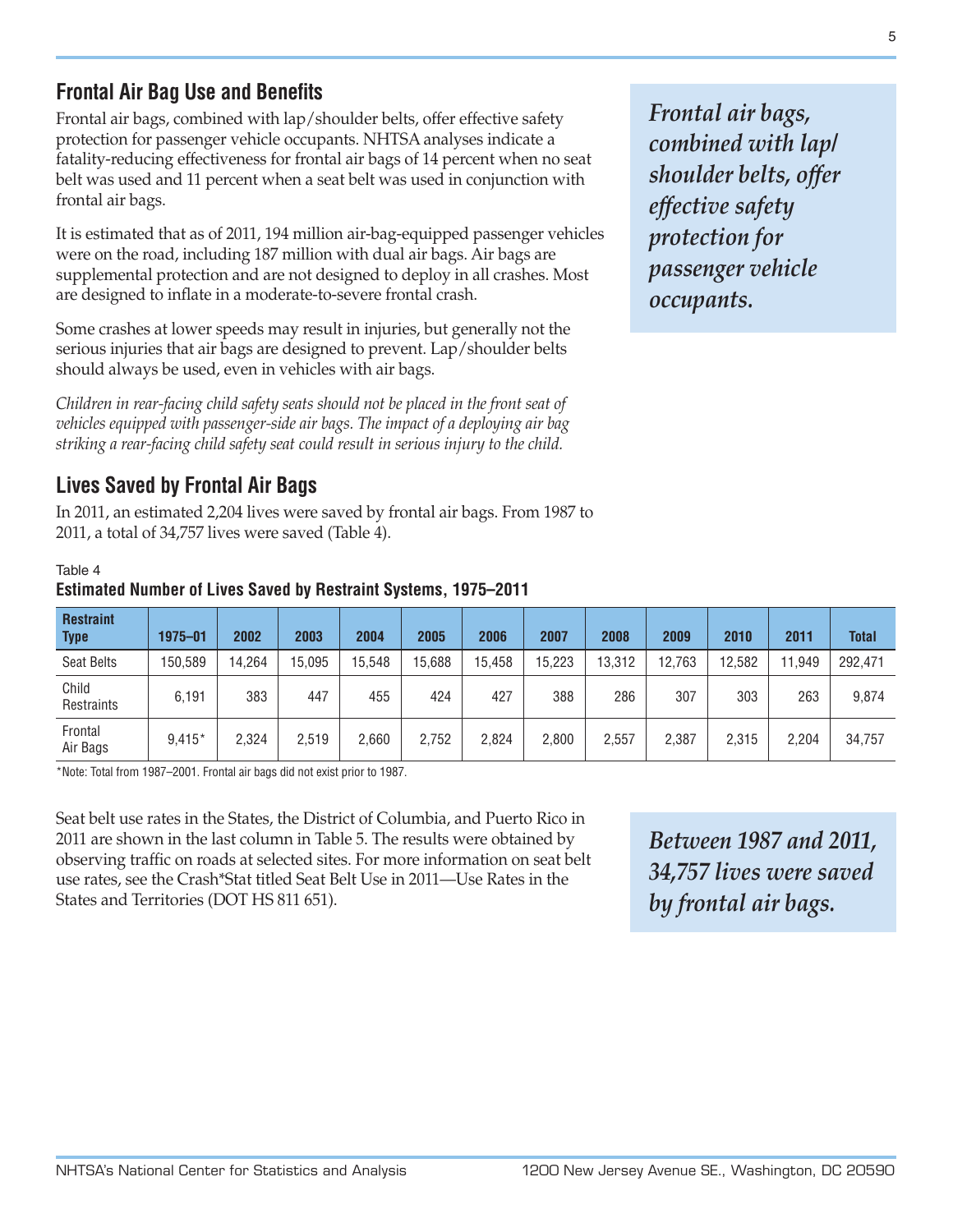#### Table 5

6

#### **Passenger Vehicle Occupants Killed by State, Restraint Use, and Observed Seat Belt Use Rate by State, 2011**

|                                                          | <b>Restraint Use</b>  |                 |                          |                 |                                                 |                              |                               |                |                                     |
|----------------------------------------------------------|-----------------------|-----------------|--------------------------|-----------------|-------------------------------------------------|------------------------------|-------------------------------|----------------|-------------------------------------|
|                                                          | <b>Restraint Used</b> |                 | <b>No Restraint Used</b> |                 |                                                 | <b>Restraint Use Unknown</b> | <b>Total Occupants Killed</b> |                | <b>Observed</b><br><b>Seat Belt</b> |
| <b>State</b>                                             | <b>Number</b>         | <b>Percent</b>  | <b>Number</b>            | <b>Percent</b>  | <b>Number</b>                                   | <b>Percent</b>               | <b>Number</b>                 | <b>Percent</b> | Use Rate*                           |
| Alabama                                                  | 269                   | $\overline{39}$ | 382                      | 56              | $\overline{31}$                                 | 5                            | 682                           | 100            | 88.0%                               |
| Alaska                                                   | 14                    | 30              | 26                       | 55              | $\overline{7}$                                  | 15                           | 47                            | 100            | 89.3%                               |
| Arizona                                                  | 166                   | 39              | 219                      | 51              | 46                                              | 11                           | 431                           | 100            | 82.9%                               |
| <b>Arkansas</b>                                          | 150                   | $\overline{37}$ | 220                      | $\overline{55}$ | $\overline{31}$                                 | $\delta$                     | 401                           | 100            | 78.4%                               |
| California                                               | 921                   | 60              | 523                      | $\overline{34}$ | 102                                             | $\overline{7}$               | 1,546                         | 100            | 96.6%                               |
| Colorado                                                 | 112                   | 37              | 185                      | 62              | 3                                               | $\mathbf{1}$                 | 300                           | 100            | 82.1%                               |
| Connecticut                                              | 57                    | 40              | 55                       | 38              | $\overline{32}$                                 | 22                           | 144                           | 100            | 88.4%                               |
| Delaware                                                 | $\overline{27}$       | 44              | $\overline{33}$          | $\overline{54}$ | $\mathbf{1}$                                    | $\overline{2}$               | 61                            | 100            | 90.3%                               |
| Dist of Columbia                                         | $\overline{4}$        | $\overline{31}$ | 6                        | 46              | 3                                               | $\overline{23}$              | 13                            | 100            | 95.2%                               |
| Florida                                                  | 568                   | 46              | 608                      | 49              | 64                                              | 5                            | 1,240                         | 100            | 88.1%                               |
| Georgia                                                  | 389                   | 44              | 421                      | 48              | 67                                              | 8                            | 877                           | 100            | 93.0%                               |
| <b>Hawaii</b>                                            | 15                    | 38              | 14                       | $\overline{35}$ | 11                                              | 28                           | 40                            | 100            | 96.0%                               |
| Idaho                                                    | 46                    | 37              | $\overline{72}$          | 57              | 8                                               | 6                            | 126                           | 100            | 79.1%                               |
| Illinois                                                 | 268                   | 46              | 268                      | 46              | 41                                              | $\overline{7}$               | 577                           | 100            | 92.9%                               |
| Indiana                                                  | 252                   | 49              | 192                      | $\overline{37}$ | $\overline{72}$                                 | 14                           | 516                           | 100            | 93.2%                               |
| lowa                                                     | 113                   | 43              | 120                      | 45              | $\overline{32}$                                 | 12                           | 265                           | 100            | 93.5%                               |
| <b>Kansas</b>                                            | 125                   | 41              | 159                      | 52              | 21                                              | $\overline{7}$               | 305                           | 100            | 82.9%                               |
| Kentucky                                                 | 235                   | 43              | 306                      | 56              | $\mathfrak{B}$                                  | $\mathbf{1}$                 | 544                           | 100            | 82.2%                               |
| Louisiana                                                | 169                   | $\overline{36}$ | 269                      | $\overline{57}$ | $\overline{32}$                                 | $\overline{7}$               | 470                           | 100            | 77.7%                               |
| <b>Maine</b>                                             | 47                    | 46              | $\overline{51}$          | 50              | $\overline{4}$                                  | $\overline{4}$               | 102                           | 100            | 81.6%                               |
| Maryland                                                 | 135                   | 47              | 139                      | 48              | 13                                              | 5                            | 287                           | 100            | 94.2%                               |
| <b>Massachusetts</b>                                     | 71                    | 31              | 108                      | 47              | 50                                              | 22                           | 229                           | 100            | 73.2%                               |
| Michigan                                                 | 315                   | $\overline{55}$ | 193                      | $\overline{34}$ | 68                                              | 12                           | 576                           | 100            | 94.5%                               |
| Minnesota                                                | 128                   | 48              | 106                      | 40              | 31                                              | 12                           | 265                           | 100            | 92.7%                               |
| Mississippi                                              | 192                   | 38              | 309                      | 62              | $\boldsymbol{0}$                                | $\theta$                     | 501                           | 100            | 81.9%                               |
| Missouri                                                 | 176                   | 30              | 370                      | 62              | 49                                              | 8                            | 595                           | 100            | 79.0%                               |
| Montana                                                  | 51                    | 31              | 109                      | 66              | 4                                               | $\overline{2}$               | 164                           | 100            | 76.9%                               |
| Nebraska                                                 | 43                    | 30              | 79                       | 56              | 19                                              | 13                           | 141                           | 100            | 84.2%                               |
| Nevada                                                   | $\overline{54}$       | $\overline{39}$ | 64                       | $\overline{47}$ | $\overline{19}$                                 | $\overline{14}$              | 137                           | 100            | 94.1%                               |
| New Hampshire                                            | $\overline{13}$       | $\overline{20}$ | $\overline{53}$          | 80              | $\pmb{0}$                                       | $\boldsymbol{0}$             | 66                            | 100            | 75.0%                               |
| New Jersey                                               | 199                   | $\overline{56}$ | 152                      | 43              | $\overline{6}$                                  | $\overline{2}$               | 357                           | 100            | 94.5%                               |
| <b>New Mexico</b>                                        | 129                   | 54              | 109                      | 45              | $\overline{2}$                                  | 1                            | 240                           | 100            | 90.5%                               |
| <b>New York</b>                                          | 343                   | $\overline{57}$ | 185                      | $\overline{31}$ | $\overline{74}$                                 | 12                           | 602                           | 100            | 90.5%                               |
| North Carolina                                           | 418                   | 50              | 379                      | 45              | 36                                              | $\overline{4}$               | 833                           | 100            | 89.5%                               |
| North Dakota                                             | 30                    | 26              | 76                       | 67              | 8                                               | $\overline{7}$               | 114                           | 100            | 76.7%                               |
| Ohio                                                     | 267                   | $\overline{39}$ | 357                      | 52              | 68                                              | 10                           | 692                           | 100            | 84.1%                               |
| <b>Oklahoma</b>                                          | 201                   | 39              | 287                      | 56              | 23                                              | 5                            | 511                           | 100            | 85.9%                               |
| Oregon                                                   | 126                   | 59              | 62                       | 29              | 27                                              | 13                           | 215                           | 100            | 96.6%                               |
| Pennsylvania                                             | 265                   | 30              | 496                      | 57              | 108                                             | 12                           | 869                           | 100            | 83.8%                               |
| Rhode Island                                             | 13                    | $\overline{35}$ | 22                       | 59              | $\overline{2}$                                  | 5                            | 37                            | 100            | 80.4%                               |
| South Carolina                                           | 248                   | 45              | 258                      | 47              | 41                                              | $\overline{7}$               | 547                           | 100            | 86.0%                               |
| South Dakota                                             | 21                    | 25              | 52                       | 61              | 12                                              | 14                           | 85                            | 100            | 73.4%                               |
| Tennessee                                                | 284                   | 40              | 372                      | 52              | $\overline{54}$                                 | $\boldsymbol{8}$             | 710                           | 100            | 87.4%                               |
| <b>Texas</b>                                             | 979                   | 49              | 830                      | 42              | 171                                             | $9\,$                        | 1,980                         | 100            | 93.7%                               |
| Utah                                                     | 73                    | 44              | 78                       | 47              | 15                                              | $\boldsymbol{9}$             | 166                           | 100            | 89.2%                               |
| Vermont                                                  | 24                    | $\overline{57}$ | $\overline{17}$          | 40              | 1                                               | $\overline{2}$               | 42                            | 100            | 84.7%                               |
| Virginia                                                 | 247                   | 45              | 301                      | 54              | 6                                               | $\mathbf{1}$                 | 554                           | 100            | 81.8%                               |
| Washington                                               | 157                   | 54              | 103                      | 35              | 31                                              | 11                           | 291                           | 100            | 97.5%                               |
| West Virginia                                            | 85                    | 32              | 132                      | 50              | 45                                              | 17                           | 262                           | 100            | 84.9%                               |
| Wisconsin                                                | 170                   | 43              | 189                      | 48              | 37                                              | $\boldsymbol{9}$             | 396                           | 100            | 79.0%                               |
| Wyoming                                                  | 35                    | 35              | 63                       | 62              | 3                                               | 3                            | 101                           | 100            | 82.6%                               |
| <b>U.S. Total</b>                                        | 9,439                 | 44              | 10,179                   | 48              | 1,634                                           | 8                            | 21,252                        | 100            | 84.0%                               |
| <b>Puerto Rico</b>                                       | 64                    | 36              | 115                      | 64              | $\theta$                                        | $\pmb{0}$                    | 179                           | 100            | 91.9%                               |
| Grey shaded: States with primary seat belt laws in 2011. |                       |                 |                          |                 | *Crash*Stats (DOT HS 811 651) dated August 2012 |                              |                               |                |                                     |